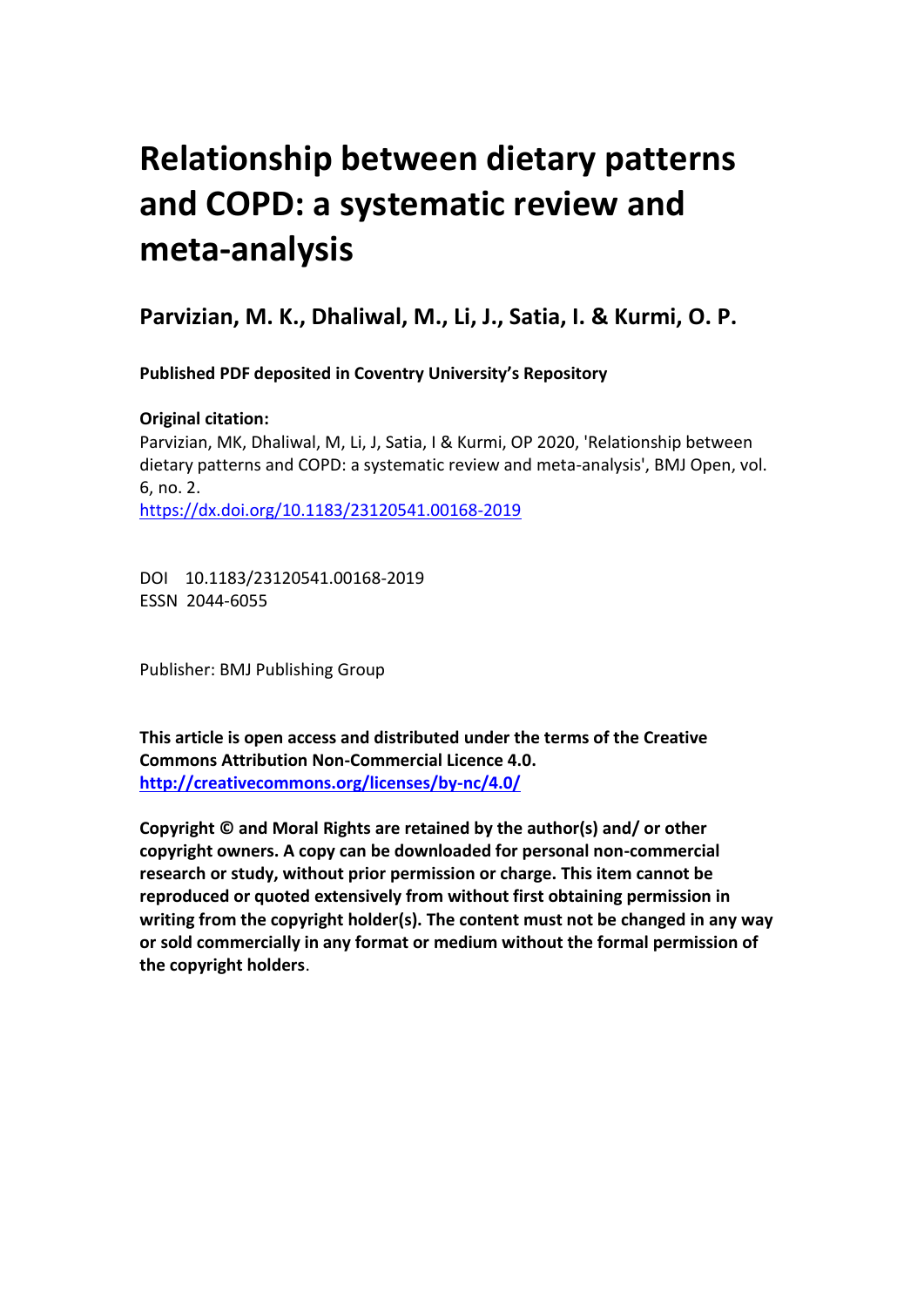

## Relationship between dietary patterns and COPD: a systematic review and meta-analysis

Michael K. Parvizian  $\mathbf{D}^1$ , Manreet Dhaliwal<sup>1</sup>, Jeremy Li<sup>1</sup>, Imran Satia<sup>2,3</sup> and Om P. Kurmi  $\mathbb{D}^{2,4}$  $\mathbb{D}^{2,4}$  $\mathbb{D}^{2,4}$ 

**Affiliations**: <sup>1</sup>Dept of Medicine, McMaster University, Hamilton, ON, Canada. <sup>2</sup>Dept of Medicine, Division of Respirology, McMaster University, Hamilton, ON, Canada. <sup>3</sup>Faculty of Biology, Medicine and Health, Division of Infection, Immunity and Respiratory Medicine, University of Manchester, Manchester, UK. <sup>4</sup>Population Health Research Institute, McMaster University, Hamilton, ON, Canada.

Correspondence: Om P. Kurmi, Population Health Research Institute, Hamilton Health Sciences, 237 Barton St East, Hamilton, Ontario, Canada. E-mail: [kurmio@mcmaster.ca](mailto:kurmio@mcmaster.ca)

#### ABSTRACT

Background: Findings from previous studies reporting on the associations between chronic obstructive pulmonary disease (COPD) and various dietary patterns have been inconsistent. This review aims to summarise the evidence on the strength of the association between dietary patterns and the prevalence and incidence of COPD.

Methods: We conducted a comprehensive search of seven databases between 1 January 1980 and 30 November 2019. Two reviewers independently reviewed each manuscript through the screening, selection, data extraction and quality assessment stages. Data from eight observational studies that met the inclusion criteria were extracted and random-effects meta-analysis was subsequently conducted.

Results: Eight observational studies (all eight reporting on healthy dietary patterns and three on unhealthy dietary patterns) met the inclusion criteria and data were extracted to include in the meta-analysis. Consumption of a healthy dietary pattern was associated with a lower risk of COPD ( pooled OR 0.88, 95% CI 0.82–0.94). Consumption of unhealthy dietary patterns was associated with a higher risk of COPD (OR 1.22, 95% CI 0.84–1.76); however, the results were not statistically significant and had high heterogeneity  $(I^2=91\%)$ .

Conclusion: Our results suggests that healthy dietary patterns are associated with a lower prevalence of COPD, while unhealthy dietary patterns are not. More studies, particularly adequately powered longitudinal studies, are needed to further elucidate the effects of healthy and unhealthy dietary patterns on risk of COPD.

#### @ERSpublications

This review suggests that individuals with healthy dietary pattern have lower risk of chronic obstructive pulmonary disease <http://bit.ly/331PVJ1>

Cite this article as: Parvizian MK, Dhaliwal M, Li J, et al. Relationship between dietary patterns and COPD: a systematic review and meta-analysis. ERJ Open Res 2020; 6: 00168-2019 [\[https://doi.org/](https://doi.org/10.1183/23120541.00168-2019) [10.1183/23120541.00168-2019\].](https://doi.org/10.1183/23120541.00168-2019)



research



This article has supplementary material available from<openres.ersjournals.com>

The protocol for this review is registered at<https://www.crd.york.ac.uk/prospero/> with identifier number CRD42018094503.

Received: 2 July 2019 | Accepted after revision: 28 Feb 2020

Copyright ©ERS 2020. This article is open access and distributed under the terms of the Creative Commons Attribution Non-Commercial Licence 4.0.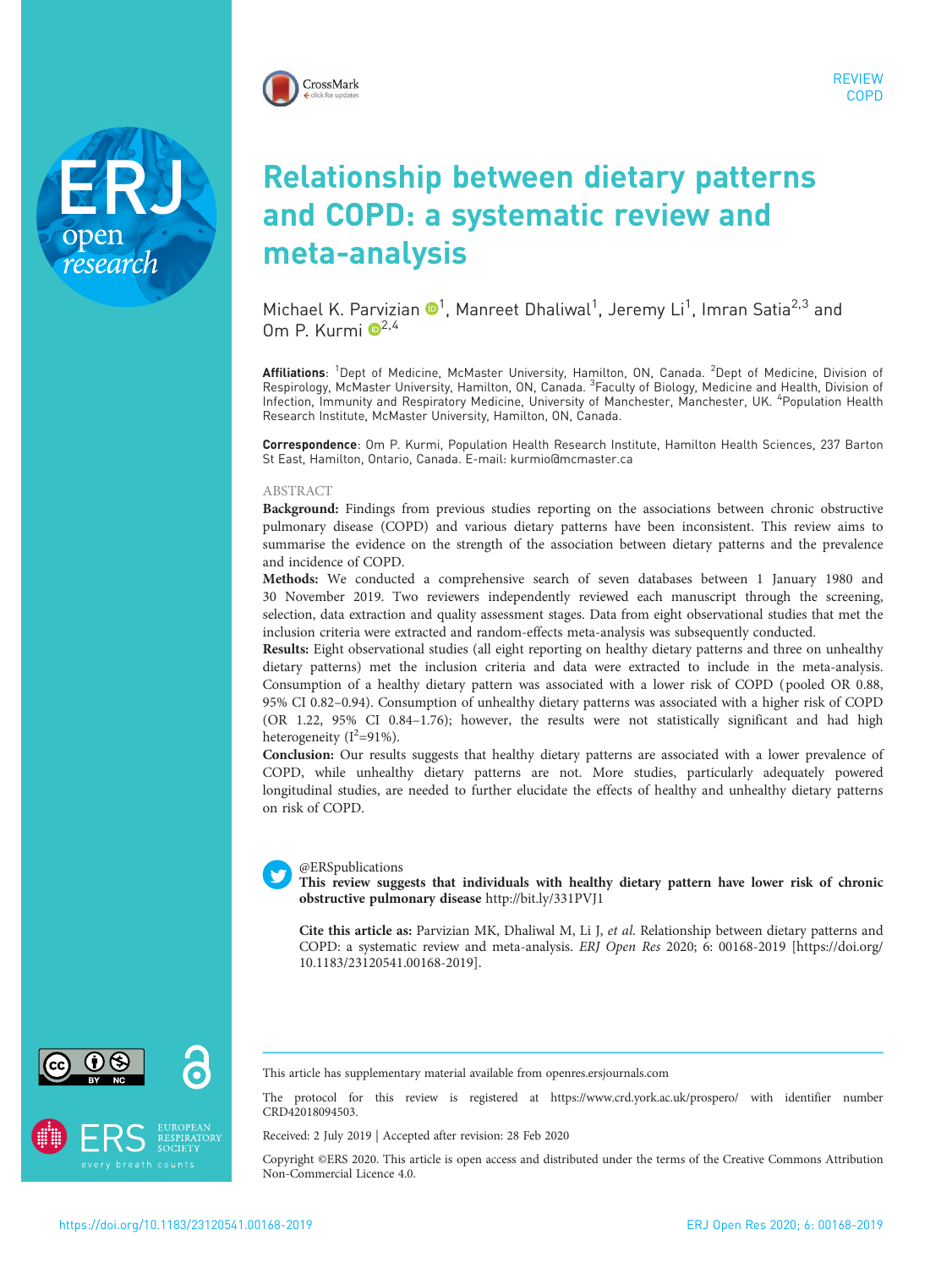### Introduction

Chronic obstructive pulmonary disease (COPD) is the third leading cause of death worldwide and is associated with poor quality of life (QoL) and a significant burden on healthcare resources [[1](#page-9-0), [2](#page-9-0)]. Current population-level strategies to reduce the burden of COPD have largely focused on smoking cessation, the most significant modifiable risk factor for the development and progression of COPD [\[3](#page-9-0)]. However, recent studies have reported a high burden of COPD among nonsmokers, which has supported the search for other modifiable risk factors in COPD development and progression. Studies have identified other factors, such as diet, socioeconomic status, air pollution and occupational exposures, that may play a role in the development and progression of COPD [\[4](#page-10-0)–[6](#page-10-0)].

Several systematic reviews have reported that specific dietary components, such as high fatty acid content or consumption of high dietary fibre, may be protective against COPD [[5\]](#page-10-0). Additionally, large population-based studies have reported that the consumption of a high fruit and vegetable diet rich in antioxidants is associated with decreased COPD [\[6](#page-10-0)–[8\]](#page-10-0). As people do not consume specific foods or nutrients in isolation, there has been a shift towards studying the health effects of dietary patterns ( $e.g.$  the Mediterranean Diet and the Western Diet), rather than individual nutrients in isolation. Furthermore, dietary patterns are more easily interpreted and understood by the public allowing, for easier translation into COPD management [\[9](#page-10-0), [10\]](#page-10-0).

A prior systematic review did investigate the association between dietary patterns and COPD [\[11\]](#page-10-0). However, this review was limited by a small number of studies, which required pooling prevalence with incidence and loosely defining dietary patterns to include several studies of specific foods [\[11\]](#page-10-0). A meta-analysis was conducted but interpretation was limited due to significant heterogeneity ( $I^2$ >70%) amongst the studies. However, since then, several new studies have been published, possibly providing enough data for a meta-analysis [\[11\]](#page-10-0). Additionally, research has recently demonstrated the importance of dietary patterns on other relevant outcomes such as spirometric indices, and a review in this area has not yet been conducted [\[12\]](#page-10-0).

Therefore, we conducted a systematic review to investigate the effects of various dietary patterns on the prevalence of COPD. Additionally, we sought to capture secondary outcomes if available, including the incidence of COPD, spirometric indices (forced expiratory volume in 1 s  $(FEV<sub>1</sub>)$ , forced vital capacity (FVC) and FEV<sub>1</sub>/FVC), COPD mortality and QoL in those already diagnosed with COPD.

#### **Methods**

We conducted and reported this systematic review according to the Preferred Reporting Items for Systematic Review and Meta-analysis guidelines [[13](#page-10-0)]. The protocol for this review was registered with PROSPERO (identifier number CRD42018094503).

#### Data sources and search strategy

Database searches were conducted in MEDLINE, Embase, Web of Science, CINAHL, LILACS, AMED and the Cochrane database for articles published between 1 January 1980 and 30 November 30 2019 using the key terms described in [tables S1](http://openres.ersjournals.com/lookup/doi/10.1183/23120541.00168-2019.figures-only#fig-data-supplementary-materials)–S5 for each database. Search terms were selected to encompass articles reporting on dietary patterns and their relationship to COPD. Hand searches of the reference lists of published systematic reviews and recently published articles were also conducted to identify additional articles for inclusion in this review.

#### Study selection

We included studies investigating the effect of dietary patterns on COPD outcomes in both adults and children. We included studies that met our predefined inclusion criteria: 1) randomised controlled trial, cross-sectional, case–control or cohort studies; 2) studies reporting associations between COPD prevalence, incidence, QoL assessed with a validated tool, spirometric lung function or mortality and at least one dietary pattern; and 3) studies that defined COPD by either physician diagnosis or objective spirometric testing  $(FEV<sub>1</sub>/FVC < 0.7$  or lower limit of normal criteria).

We excluded studies that defined diet based on individual nutrients, foods or food groups, as well as studies in which the presence of self-reported symptoms alone defined COPD. We also excluded studies that were not available in English.

Following initial calibration exercises, teams of two reviewers (two of M.K. Parvizian, M. Dhaliwal and J. Li) independently screened titles and abstracts for inclusion in the analysis. Subsequently, any articles judged as potentially meeting the inclusion criteria underwent a full-text review. All discrepancies were resolved by consensus and a third reviewer was consulted if disagreement was not resolved between the two reviewers. If authors published multiple papers on the same dietary pattern and outcomes in the same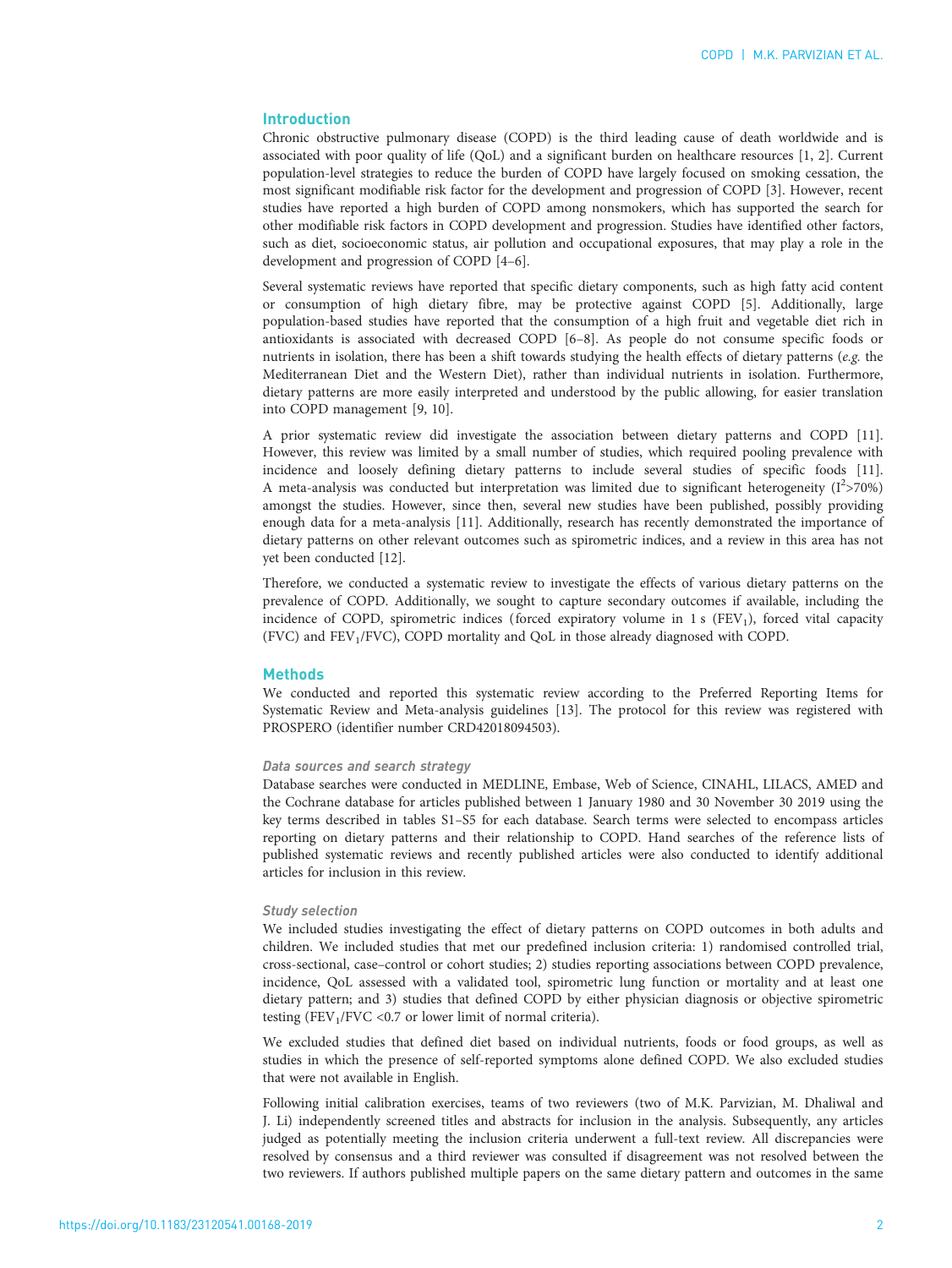cohort, the study with the longest follow-up was selected. Inter-rater reliability was assessed for each data screening pair using Cohen's κ at both screening stages.

#### Data extraction and quality assessment

A data extraction form was developed for this review using the Covidence platform [\[14\]](#page-10-0). The predefined data extraction form included author, year of publication, study design, number of total participants, number of cases, age, sex, dietary assessment method, factors adjusted for in the analysis, effect estimates and confidence intervals. Whenever a study reported more than the one adjusted estimate of effect for an outcome, we chose the most adjusted effect estimate.

Two reviewers (M.K. Parvizian and M. Dhaliwal) independently grouped each dietary pattern into one of three categories based on the makeup of each diet (i.e. foods and nutrients consumed): healthy, unhealthy or neutral. The Healthy Eating Index 2010 criteria were used to assess patterns [[15](#page-10-0)]. The foods and nutrients included in relevant dietary patterns were assessed, and the overall pattern categorised by the reviewers. Healthy diets would have high levels of fruit, vegetables, beans and green vegetables, whole grains, dairy, seafood and plant proteins, and fatty acids, coupled with low levels of refined grains, sodium and empty calories, with unhealthy diets not meeting these criteria [\[15\]](#page-10-0). Several dietary patterns were identified: cosmopolitan, traditional, refined-foods, high-carbohydrate, Dutch dietary guidelines, Mediterranean, prudent, Western, Alternate Healthy Eating Index (AHEI), American Heart Association (AHA) and Dietary Approaches to Stop Hypertension (DASH). Of these diets, the Mediterranean, prudent, DASH, AHEI, Dutch dietary guidelines, cosmopolitan and AHA were classified as healthy, whereas Western, refined-foods, high-carbohydrate and traditional were classified as unhealthy [[16](#page-10-0)–[22\]](#page-10-0). None of the investigated dietary patterns fell into the neutral category. All disagreements were resolved by consensus. Dietary patterns are summarised in [table S6](http://openres.ersjournals.com/lookup/doi/10.1183/23120541.00168-2019.figures-only#fig-data-supplementary-materials) for each study.

Teams of two reviewers (two of M.K. Parvizian, M. Dhaliwal and J. Li) independently assessed the risk of bias and methodological quality of each study included in the review, using the National Institutes of Health Quality Assessment Tools (NIH-QATs) [\[23, 24](#page-10-0)].

#### Data synthesis and analysis

Statistical analyses and figure generation was performed using Cochrane's Review Manager 5.3 and RStudio (utilising the meta, metafor and dmetar packages) [\[25, 26](#page-10-0)]. For all statistical tests performed, a p-value <0.05 was considered significant.

The studies included in this review reported outcomes comparing the prevalence or incidence of COPD in different tertiles, quartiles or quintiles of dietary pattern adherence scores. The analysis was performed using dichotomous outcomes comparing the highest adherence group and lowest adherence group. Dichotomous outcomes were analysed using pooled odds ratios or risk ratios (RRs) with 95% confidence intervals, where sufficient data were available for meta-analysis. Studies reporting hazard ratios were only included in the meta-analysis if enough data to calculate the odds ratio or RR were included. Studies investigating multiple dietary patterns in one study population had the subgroups within the study combined prior to meta-analysis, so that the population was not inaccurately weighted in the forest plot [[27](#page-10-0)]. As this meta-analysis included only nonrandomised studies, random-effects models were calculated using a generic inverse variance method to allow for the most appropriately adjusted odds ratio to be included [\[28\]](#page-10-0).

To evaluate heterogeneity, we calculated Q-statistics and the inconsistency index  $(I^2)$  for each pooled statistic. We considered an  $I^2$  of 25%, 50% and 75% to represent low, moderate and high degrees of heterogeneity, respectively [[29](#page-10-0)]. To investigate heterogeneity, subgroup analyses were performed based on geographic region, age, specific dietary pattern and sex where data permitted. Metaregression was performed in analyses with  $\geq 10$  studies [\[30\]](#page-10-0).

To assess publication bias, a Begg's funnel plot was generated for any outcome with  $\geqslant$ 10 included studies [[31](#page-10-0)]. An Egger's test was performed to quantify asymmetry [\[32\]](#page-10-0). The trim-and-fill method was utilised if funnel plot asymmetry was suspected [\[32](#page-10-0)–[35](#page-10-0)].

#### Results

#### Study selection

Our search and selection criteria are summarised in [figure 1.](#page-4-0) Of the 12 730 studies identified through various database searches, 2894 were duplicates and 9661 did not meet the inclusion criteria for full-text review. Out of the remaining 175 studies that were fully reviewed, data were extracted from the 12 articles that met all the inclusion criteria. No studies reported on QoL or mortality.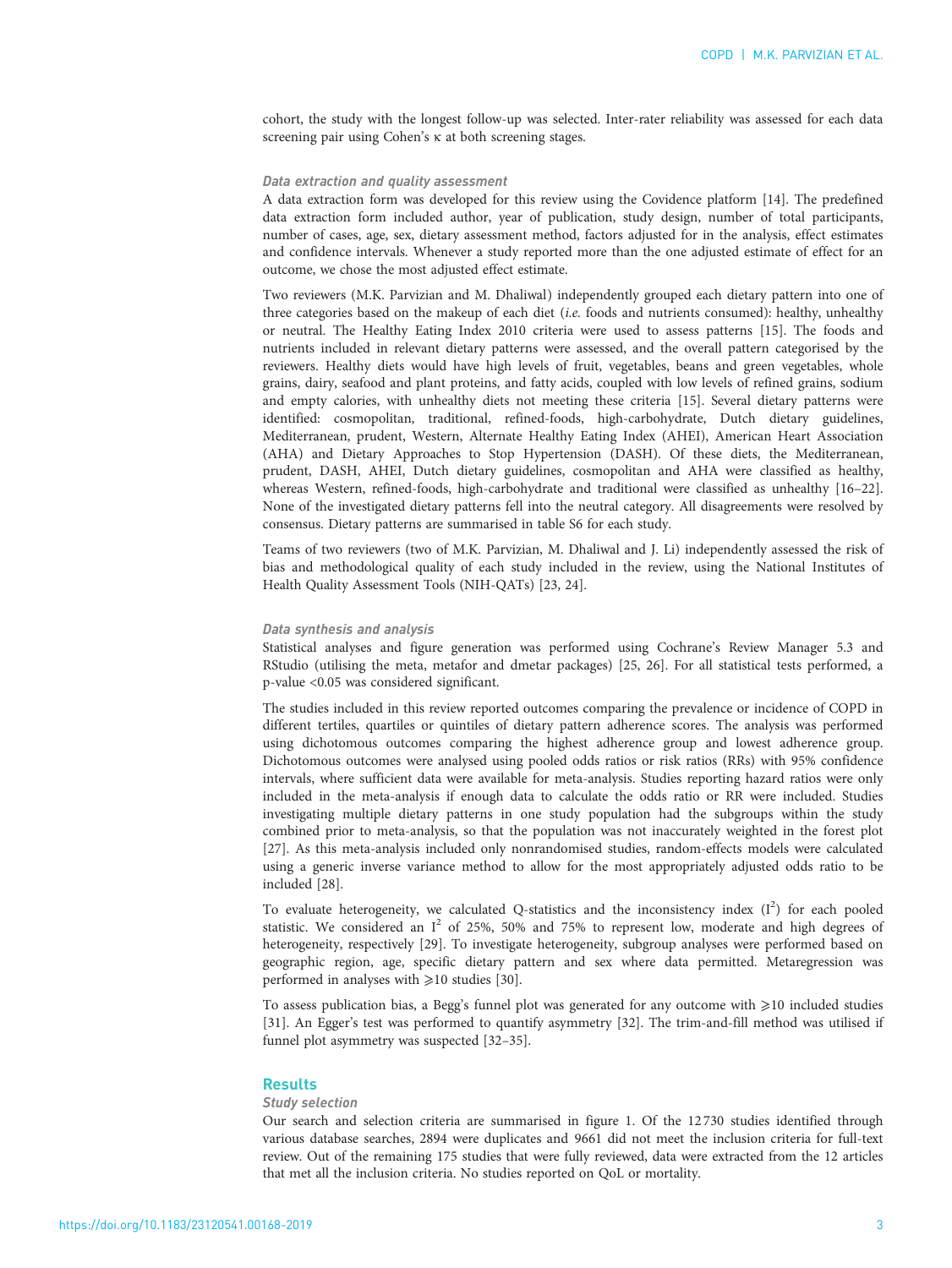<span id="page-4-0"></span>

FIGURE 1 Preferred Reporting Items for Systematic Review and Meta-analysis diagram of article identification, screening and selection.

There was a high degree of agreement at each level of the review between the three pairs of reviewers with Cohen's κ ranging from 0.85 to 0.88 at the title and abstract screening level, and ranging from 0.86 to 0.91 at the full-text screening level.

#### Characteristics of included studies

Evidence for this review came from 12 studies: nine cohort studies, two case–control studies and one cross-sectional study. However, all but five of these studies performed a cross-sectional analysis (i.e. calculated an OR). The characteristics of the included studies are presented in [table 1.](#page-5-0) All included studies investigated COPD in adults (age range 20–75 years) and were from Europe (n=6), the USA (n=5) or the Middle East (n=1). All studies collected their dietary data using food frequency questionnaires, which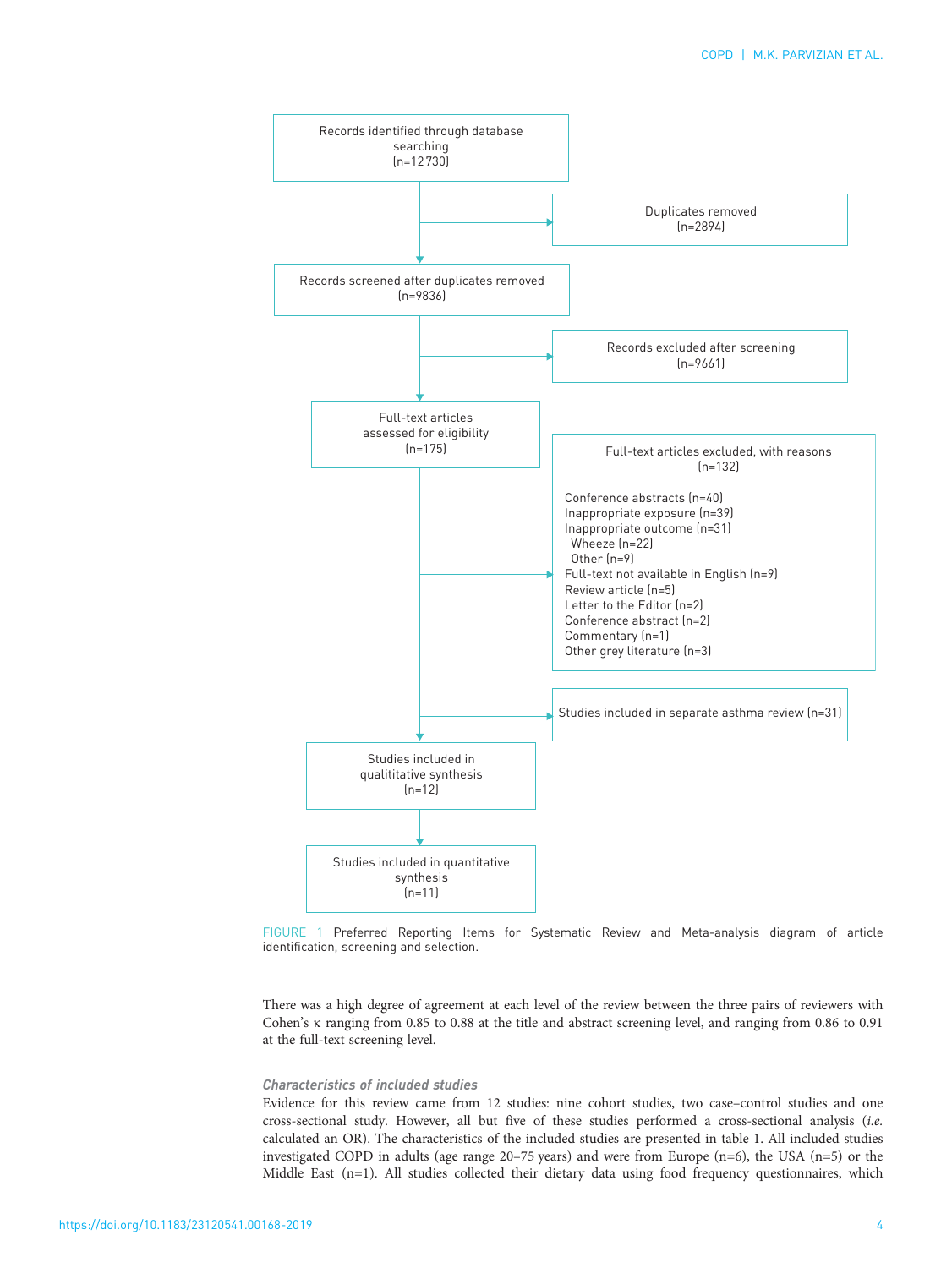#### <span id="page-5-0"></span>TABLE 1 Characteristics of included studies First author [ref.], year Country Study design Total subjects Age of participants years How COPD was diagnosed **Outcomes** of interest Factors adjusted for in analysis Dietary patterns investigated ARDESTANI [22], 2017 Iran Case–control 164 Mean 57 Spirometric  $[FEV<sub>1</sub>/FVC < 0.70]$ or  $FEV_1$  <80% pred) OR, FEV<sub>1</sub>, FVC, FEV1/ FVC Unadjusted DASH (H) BRIGHAM [\[62\]](#page-11-0). 2018 USA Cohort 15 256 Mean 54.2 Spirometric  $(FEV<sub>1</sub>$  and  $FEV<sub>1</sub>/$ FVC <LLN) PR, FEV<sub>1</sub>, FVC,  $FEV<sub>1</sub>$ / FVC Age, sex, race, education, study location, smoking (status and pack-years), physical activity, total energy intake, BMI Western (U), prudent (H) FISCHER [36], 2019 Sweden Case–control 1802 Mean 55 Doctor diagnosis OR Higher education, living alone, number of daily cigarettes Mediterranean (H) **MAISONNEUVE** [20], 2016 Italy Cohort 4336 Median 57 Radiological (CT) OR Age, sex, smoking duration, smoking intensity, years of smoking cessation, asbestos exposure, total energy Mediterranean (H) **MCKEEVER** [19], 2010 Netherlands Cross-sectional 12 648 Range 20–59 Spirometric  $(GOLD stage \geq 2)$ OR Age, sex, age squared, height, age×height, smoking status, pack-years, BMI, educational level Cosmopolitan (H), traditional (U), refined-foods (U) **OGUNMOROTI** [18], 2016 USA Cohort 6506 Mean 62.0 Doctor diagnosis (discerned through ICD-9 codes) HR Age, sex, race/ ethnicity, education, income AHA criteria (H) SHAHEEN [21], 2010 UK Cohort 2942 Mean 65.7 males, 66.6 females Spirometric  $(FEV<sub>1</sub>/FVC < LLN)$ OR Age, height, smoking status, pack-years, smoke in home, age left education, home ownership, number of rooms, cars, social class, fat mass, activity score, energy intake, alcohol, dietary supplement use, birth weight, father's social class at birth, inhaled or oral steroid use, paracetamol use Prudent (H) **STEINEMANN** [[63](#page-11-0)], 2018 Switzerland Cohort 2178 Mean 58.6 Spirometric (FEV1/FVC<0.70) OR Study site, sex, age, height, smoking status, pack-years, number of daily cigarettes, exposure to passive smoking in the last 12 months, parental smoking in childhood, educational level, civil status, employment status, physical activity, total energy intake, BMI Prudent (H), high-carbohydrate (U), Western (U)

Continued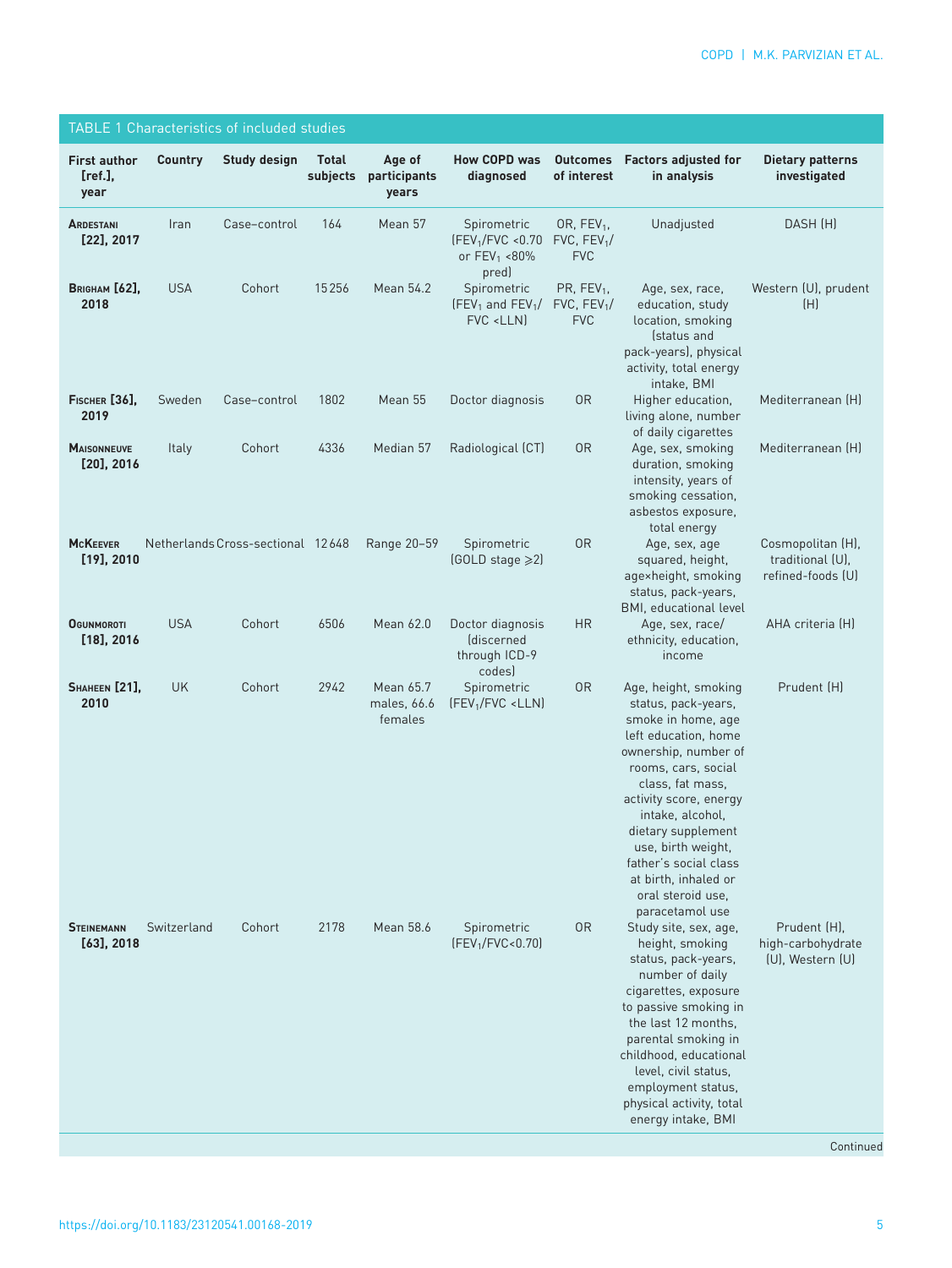| <b>TABLE 1</b>                         | Continued   |                     |                          |                                        |                                                                         |                                |                                                                                                                                                                                                                                                                                   |                                         |
|----------------------------------------|-------------|---------------------|--------------------------|----------------------------------------|-------------------------------------------------------------------------|--------------------------------|-----------------------------------------------------------------------------------------------------------------------------------------------------------------------------------------------------------------------------------------------------------------------------------|-----------------------------------------|
| <b>First author</b><br>[ref.].<br>year | Country     | <b>Study design</b> | <b>Total</b><br>subjects | Age of<br>participants<br>years        | <b>How COPD was</b><br>diagnosed                                        | <b>Outcomes</b><br>of interest | <b>Factors adjusted for</b><br>in analysis                                                                                                                                                                                                                                        | <b>Dietary patterns</b><br>investigated |
| VARASSO [16],<br>2007                  | <b>USA</b>  | Cohort              | 42917                    | Range 40-75                            | Doctor diagnosis<br>and spirometry<br>or radiology (CXR<br>or CTI       | <b>RR</b>                      | Age, energy intake,<br>smoking status,<br>pack-years, race/<br>ethnicity, physician<br>visits, US region, BMI,<br>physical activity,<br>multivitamin use                                                                                                                          | Prudent (H), Western<br>(U)             |
| VARASSO <sup>[37]</sup> ,<br>2007      | <b>USA</b>  | Cohort              | 72043                    | Range 30-55                            | Doctor diagnosis<br>and spirometry<br>or radiology (CXR<br>or CTI       | <b>RR</b>                      | Age, smoking status, Prudent (H), Western<br>pack-years, exposure<br>to second-hand<br>tobacco smoke.<br>menopausal status,<br>race/ethnicity,<br>spouse's educational<br>attainment, physician<br>visits, US region,<br>physical activity,<br>multivitamin use,<br>energy intake | (U)                                     |
| VARASSO [17].<br>2015                  | <b>USA</b>  | Cohort              | 120254                   | Range 40-75<br>males, 30-55<br>females | Doctor diagnosis<br>and spirometry<br>or radiology (CXR<br>or CTI       | <b>HR</b>                      | Age, physical activity,<br>BMI, total energy<br>intake, smoking<br>status, pack-years,<br>second-hand tobacco<br>exposure, race/<br>ethnicity, physician<br>visits, US region,<br>spouse, highest<br>educational<br>attainment,<br>menopausal status                              | Alternate Healthy<br>Eating Index (H)   |
| <b>VOORTMAN</b><br>$[38]$ , 2017       | Netherlands | Cohort              | 9701                     | Median 64.1                            | Spirometric<br>[FEV <sub>1</sub> /FVC < 0.70]<br>or doctor<br>diagnosis | <b>HR</b>                      | Age, subcohort, sex,<br>smoking status,<br>education level.<br>employment status,<br>total energy intake,<br>physical activity, BMI                                                                                                                                               | <b>Dutch Dietary</b><br>Guidelines (H)  |

FEV<sub>1</sub>: forced expiratory volume in 1 s; FVC: forced vital capacity; LLN: lower limit of normal; CT: computed tomography; GOLD: Global Initiative for Chronic Obstructive Lung Disease; ICD-9: International Classification of Diseases, ninth revision; CXR: chest radiography; PR: prevalence ratio; HR: hazard ratio; RR: risk ratio; BMI: body mass index; DASH: Dietary Approaches to Stop Hypertension; H: healthy; U: unhealthy; AHA: American Heart Association; AHEI: Alternative Healthy Eating Index.

> varied between studies. Most studies derived dietary patterns using principal component analysis. A full description of each dietary pattern and the method used to define the patterns included in our review is provided in [table S6](http://openres.ersjournals.com/lookup/doi/10.1183/23120541.00168-2019.figures-only#fig-data-supplementary-materials).

> Quality assessments of studies (cohort and cross-sectional) are presented in [table S7](http://openres.ersjournals.com/lookup/doi/10.1183/23120541.00168-2019.figures-only#fig-data-supplementary-materials). Based on the overall quality rating of these 10 studies, four were determined to be "good", five "fair" and one "poor". The other two included studies were case-control studies by ARDESTANI et al. [\[22\]](#page-10-0) and FISCHER et al. [[36\]](#page-10-0), which were evaluated using a different NIH-QAT checklist and were thus not included in the table. The study by ARDESTANI et al. [\[22\]](#page-10-0) was deemed to be of overall "fair" quality, with several concerns: it was unclear if all eligible cases and/or controls were invited to participate, it was unclear whether dietary exposure occurred prior to the development of COPD and there was uncertain blinding status of assessors. The study by FISCHER et al. [[36\]](#page-10-0) was deemed to be of overall "fair" quality, with several concerns, including that there was no sample size justification, there was no clear use of concurrent controls and it was unclear whether dietary exposure occurred prior to COPD development.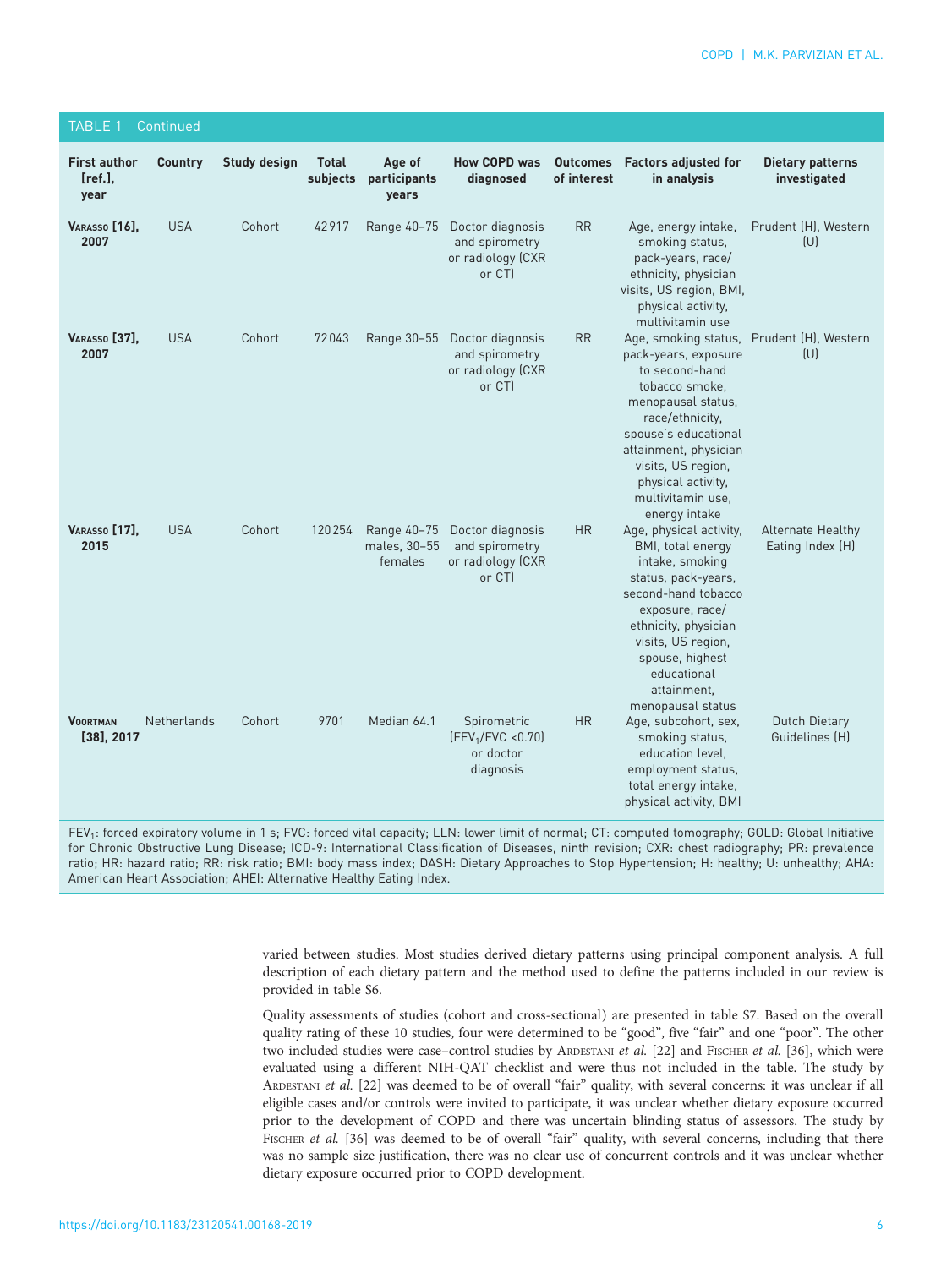

FIGURE 2 Forest plot of healthy dietary patterns and prevalence of COPD in cross-sectional studies. IV: inverse variance; df: degrees of freedom. Error bars represent 95% confidence intervals.

#### Healthy dietary patterns and COPD

The pooled effect estimates of five cross-sectional analyses (figure 2) (OR 0.88, 95% CI 0.82–0.94) and three cohort studies (figure 3) (RR 0.56, 95% CI 0.37–0.84) suggested a lower risk of COPD in those adhering to a healthy dietary pattern. However, while the cross-sectional studies had minimal heterogeneity ( $I^2$ =0%), there was significant heterogeneity ( $I^2$ =78%) among the cohort studies. Of the studies in this meta-analysis, it is important to note that VARRASO et al. [[16](#page-10-0)] and VARRASO et al. [\[37\]](#page-10-0) investigated only males and females respectively. Subgroup analysis or investigation of potential publication bias was not conducted due to insufficient study numbers.

While eligible for inclusion in our review, OGUNMOROTI et al. [[18\]](#page-10-0) and VOORTMAN et al. [\[38\]](#page-10-0) were not included in this meta-analysis as there were insufficient data provided to calculate odds ratios or RRs based on the HR. OGUNMOROTI et al. [[18](#page-10-0)] reported that the ideal diet according to the AHA was not significantly associated with new-onset of COPD compared to a poor diet (HR 0.44, 95% CI 0.06–3.21), while VOORTMAN et al. [\[38](#page-10-0)] demonstrated that following the Dutch dietary guidelines was associated with reduced COPD (HR 0.94, 95% CI 0.91–0.98).

#### Unhealthy dietary patterns and COPD

Five studies, four cohort and one cross-sectional, investigated the association between unhealthy dietary patterns and the development of COPD. Meta-analysis [\(figure 4\)](#page-8-0) of three studies reported a nonsignificant increase in the prevalence of COPD (OR 1.14, 95% CI 0.87–1.50) for those adhering to an unhealthy diet. However, there was significant heterogeneity ( $I^2$ =85%). Subgroup analysis or investigation of potential publication bias was not conducted due to insufficient study numbers. A meta-analysis of longitudinal studies investigating the association between unhealthy dietary patterns and COPD was not performed as there were only two studies. These studies demonstrated a statistically significant increase in COPD incidence (OR 4.56, 95% CI 1.95–10.70) [\[16\]](#page-10-0) and a nonsignificant increase in COPD incidence (OR 1.31, 95% CI 0.94–1.82) [\[37\]](#page-10-0).

#### Dietary patterns and spirometric outcomes

ARDESTANI et al. [\[22](#page-10-0)] reported the mean per cent of predicted spirometric values for cases and controls based on tertiles of adherence to a DASH diet. There was no significant association between DASH tertiles



FIGURE 3 Forest plot of healthy dietary patterns and incidence of COPD in cohort studies. RR: risk ratio; IV: inverse variance; df: degrees of freedom. Error bars represent 95% confidence intervals.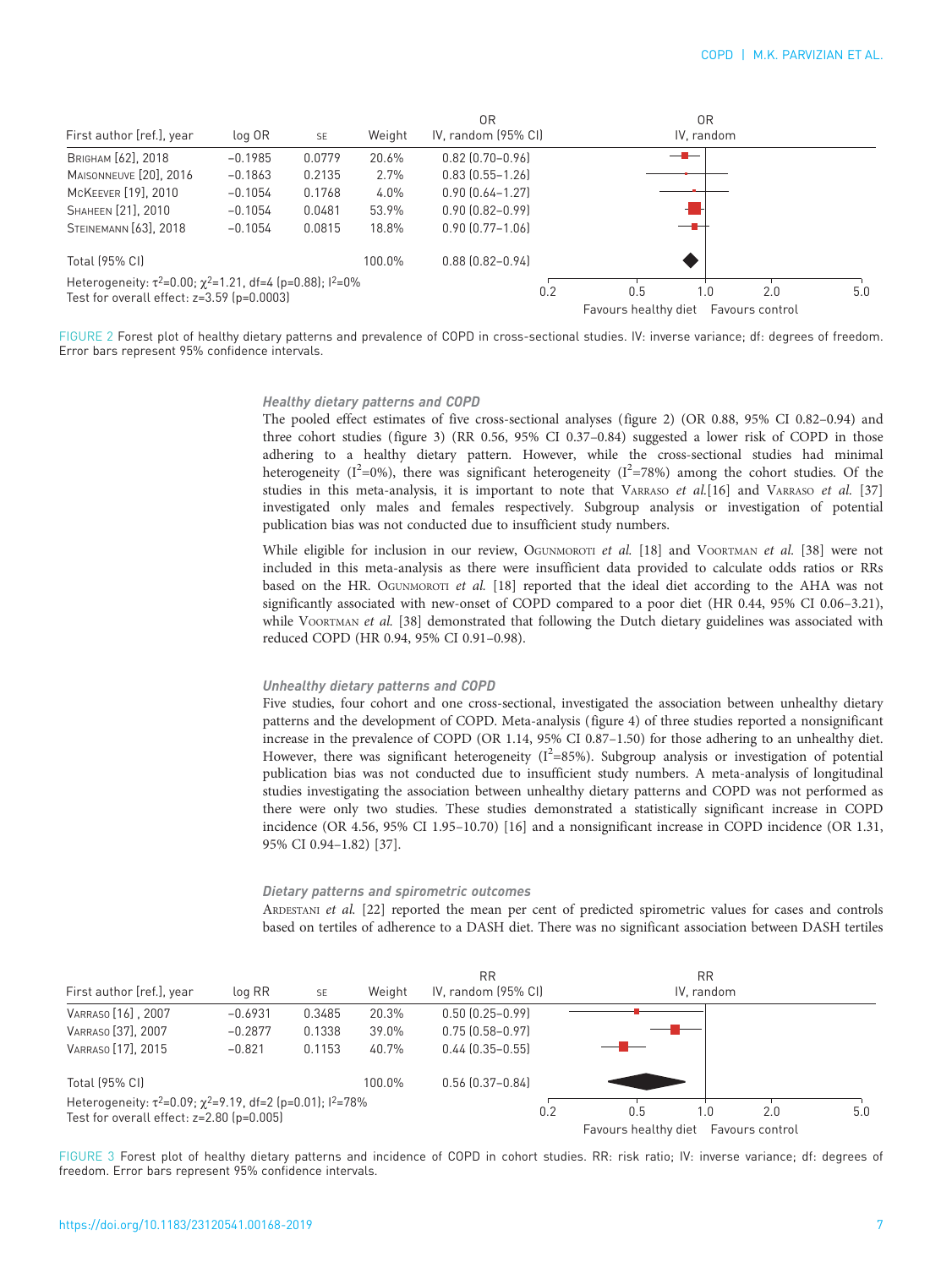<span id="page-8-0"></span>

FIGURE 4 Forest plot of unhealthy dietary patterns and prevalence of COPD in cross-sectional studies. IV: inverse variance; df: degrees of freedom. Error bars represent 95% confidence intervals.

and spirometric outcomes in those with COPD, although a significant decrease in the  $FEV<sub>1</sub>/FVC$  ratio was noted in those with higher adherence to the DASH diet amongst controls (p=0.04).

#### **Discussion**

While previous research has mainly investigated the effects of individual nutrients and food groups on COPD, the investigation of the combined effects of overall dietary patterns is an important area of ongoing research. This systematic review summarises the findings from observational studies published to date on the association between dietary patterns and COPD. Overall, adherence to a healthy dietary pattern was associated with a lower prevalence of COPD, whereas adhering to an unhealthy dietary pattern was associated with a higher prevalence of COPD (statistically not significant).

The aim of this study was to investigate the risk of different dietary patterns at an epidemiological level. The exact mechanism by which diet affects risk of COPD is not known; however, several possible explanations have been proposed: 1) alteration of systemic oxidant and antioxidant balance [[9, 39](#page-10-0)–[41\]](#page-10-0); 2) changing the function of various inflammatory proteins and receptors [[42](#page-10-0), [43\]](#page-10-0) (e.g. polyunsaturated fatty acids can impact the functioning of interferon-γ receptors) [[41](#page-10-0), [44](#page-11-0)]; 3) nutrients being metabolised into pro- or anti-inflammatory molecules and thus modulating disease risk [[45](#page-11-0)]; 4) changes in the gut microbiota [\[46\]](#page-11-0); or 5) food containing saturated fatty acids, fibre and vitamin C affecting lung volumes, respiratory muscle strength and gas exchange [\[21,](#page-10-0) [47](#page-11-0)–[52](#page-11-0)].

Even though the mechanism is not well understood, meta-analysis showed a greater association between adherence to a healthy diet and decreased COPD prevalence or incidence. However, there were only three studies that looked at the relationship longitudinally as most cohort studies had an embedded cross-sectional comparison and had high heterogeneity, limiting the interpretability of the latter summary statistic. The main reasons for this was likely due to very different inclusion criteria; one study recruited females subjects between 30 and 55 years of age while another study recruited only males between the ages of 40 and 75 years. Furthermore, the third study used the same two cohorts from the previous two studies but looked at a different dietary pattern, thus not resolving the intrinsic differences between the first two study groups. Thus, the meta-analysis of healthy dietary pattern adherence and COPD incidence is essentially based only on two cohorts with important key differences in baseline characteristics.

While there were insufficient studies to perform subgroup analysis, the studies by Varraso and colleagues [\[16, 37](#page-10-0)] investigated the effects of western diet in men and women, and reported an increase in COPD risk in both men and women, although the result was not statistically significant in women. These results, taken together, may point towards an overall lower risk of COPD development in females, but previous research contradicts this finding [\[53\]](#page-11-0). One potential explanation for this trend is a difference in other key risk factor exposures that may not have been fully controlled for between men and women in the various studies, such as exposure to pollution, socioeconomic status, and other associated lifestyle interventions like exercise.

Our findings suggest consumption of unhealthy dietary patterns was associated with higher risk of COPD; however, the findings were not statistically significant and had high heterogeneity. While subgroup analysis and investigation for publication bias would be ideal to explore potential causes of this heterogeneity, this was not possible due to insufficient study numbers. There are several potential causes that may explain the heterogeneity evident in this analysis. Firstly, the various dietary patterns included in this analysis included the Western Diet (n=2), traditional diet (n=1), refined-foods diet (n=1) and high-carbohydrate diet (n=1). The exact foods contained within each dietary pattern, even amongst the two labelled as "Western Diet", varied between studies and this is a potential source of significant heterogeneity in this analysis. Additionally, different geographic regions were evident between studies with two studies conducted in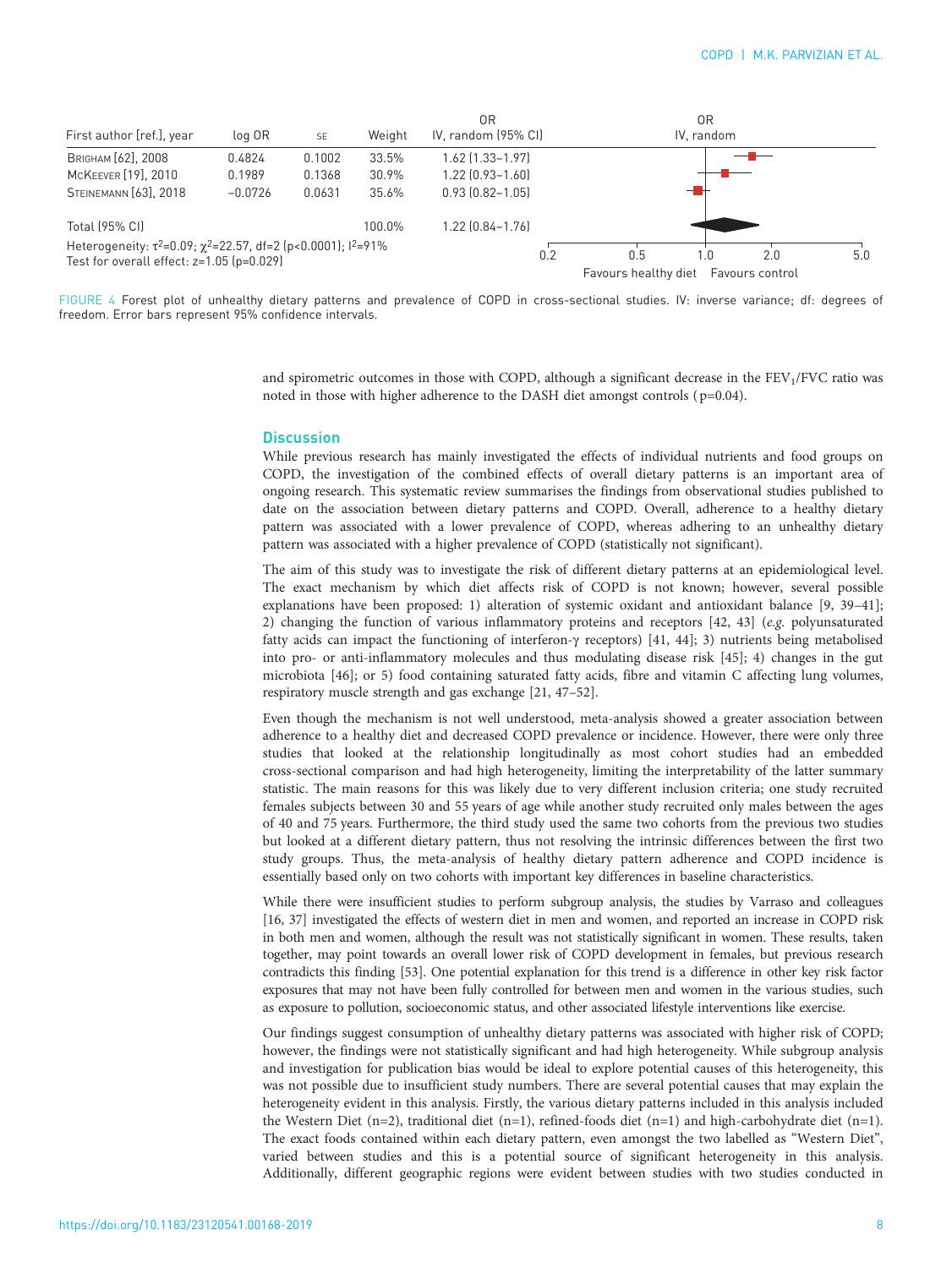<span id="page-9-0"></span>western Europe and one in the USA. Publication bias is another key potential source of heterogeneity, which we were unable to explore due to insufficient study numbers.

Although several studies looked at the relationship between dietary patterns and spirometric indices, these studies looked at mixed populations that had participants with and without COPD. Only ARDESTANI et al. [[22](#page-10-0)] separated populations by the presence or absence of COPD. They found that there was a significant relationship between healthy dietary patterns and spirometric indices in controls but not cases. However, this was a small case–control study, so it is difficult to draw any conclusions.

Strengths of our review include the methodological rigour used to conduct this study compared to prior reviews on the topic. Although there has already been a review published on this topic by ZHENG et al. [[11](#page-10-0)], a strength of our review is that we were more stringent on the definition of COPD, requiring a physician, radiological and/or pulmonary function testing-based diagnosis, reducing the risk of misclassification and potential bias as a result. We additionally excluded studies that investigated oligonutrients or individual foods, which we did not consider to be dietary patterns. This led to the exclusion of eight out of 13 studies included in the prior review due to their analysis of COPD in relation to vegetable/fruit intake  $(n=3)$ , cured meat intake  $(n=2)$ , fibre intake  $(n=2)$  or cured meat and vegetables/ fruit separately (n=1) [[11](#page-10-0), [54](#page-11-0)–[61\]](#page-11-0). Only five of the studies were deemed to investigate true dietary patterns [[11](#page-10-0)]. Another strength of our study is the rigorous search methodology used, in particular, our attempt to identify all potential studies for inclusion by our use of numerous databases and broad search terms. Finally, this review had enough data to avoid pooling of different outcomes, which led to less heterogeneity than previous reviews.

There were several key limitations to our study. First, most studies included were conducted in Europe or North America, potentially reducing the applicability of study findings to other populations. It is also possible that studies not published in English were excluded. Hence, the results may not be consistent in other regions where indoor or outdoor air pollution may strongly influence the development of COPD, or the relative scarcity of food during childhood may affect lung development. Secondly, our review had a considerable degree of heterogeneity  $(I^2>0.75)$  for the meta-analyses investigating healthy diets and the incidence of COPD, as well as unhealthy diets and the prevalence of COPD. The cause of this is likely to be multifactorial including different study populations, different methods of dietary information collection between studies, potential publication bias, biological sex differences between studies, and the different dietary patterns included under the broad umbrella categories of "healthy" versus "unhealthy". The pooling of different dietary patterns based upon healthy and unhealthy was a methodological limitation of this review but there were not enough studies to look at individual dietary patterns separately. Thirdly, due to the observational nature of our review, it is difficult to infer causality.

Our review holds important implications for future clinical practice. The previous review by ZHENG et al. [[11](#page-10-0)] did conclude that healthy dietary patterns reduced the risk of COPD, while unhealthy dietary patterns led to increased risk. While useful for hypothesis generation, the inclusion of studies not investigating true dietary patterns made the translation of results into clinical practice challenging. Additionally, the significant heterogeneity in their meta-analyses limited the interpretability of their findings. Repeating this systematic review and meta-analysis with strict inclusion criteria, we were able to replicate their findings in a cross-sectional analysis of healthy diets with minimal heterogeneity. Future research using well-powered but longitudinal designs and randomised controlled trials investigating the effects of well-characterised dietary patterns on the incidence of COPD is needed to bridge the existing gaps in knowledge. Additional cohort studies will allow investigation of potential causes or sources of heterogeneity as well as the potential for publication bias; this is paramount and necessary for the accurate interpretation of the overall body of evidence. Additional research looking at other important outcomes in COPD (i.e. exacerbations, spirometry, QoL and mortality) and the cumulative effects of confounding exposures associated with COPD (i.e. pollution, sex, physical activity, occupational exposures and socioeconomic status) is also needed and will be useful in translating current research into future clinical practice.

Conflict of interest: None declared.

#### **References**

- 1 Ahmed M, Neyaz A, Aslami A. Health-related quality of life of chronic obstructive pulmonary disease patients: Results from a community based cross-sectional study in Aligarh, Uttar Pradesh, India. Lung India 2016; 33: 148–153.
- Lozano R, Mohsen N, Kyle F, et al. Global and regional mortality from 235 causes of death for 20 age groups in 1990 and 2010: a systematic analysis for the Global Burden of Disease Study 2010. Lancet 2012; 380: 2095–2128.
- 3 Laniado-Laborin R. Smoking and chronic obstructive pulmonary disease (COPD). Parallel epidemics of the 21st century. Int J Environ Res Public Health 2009; 6 : 209–224.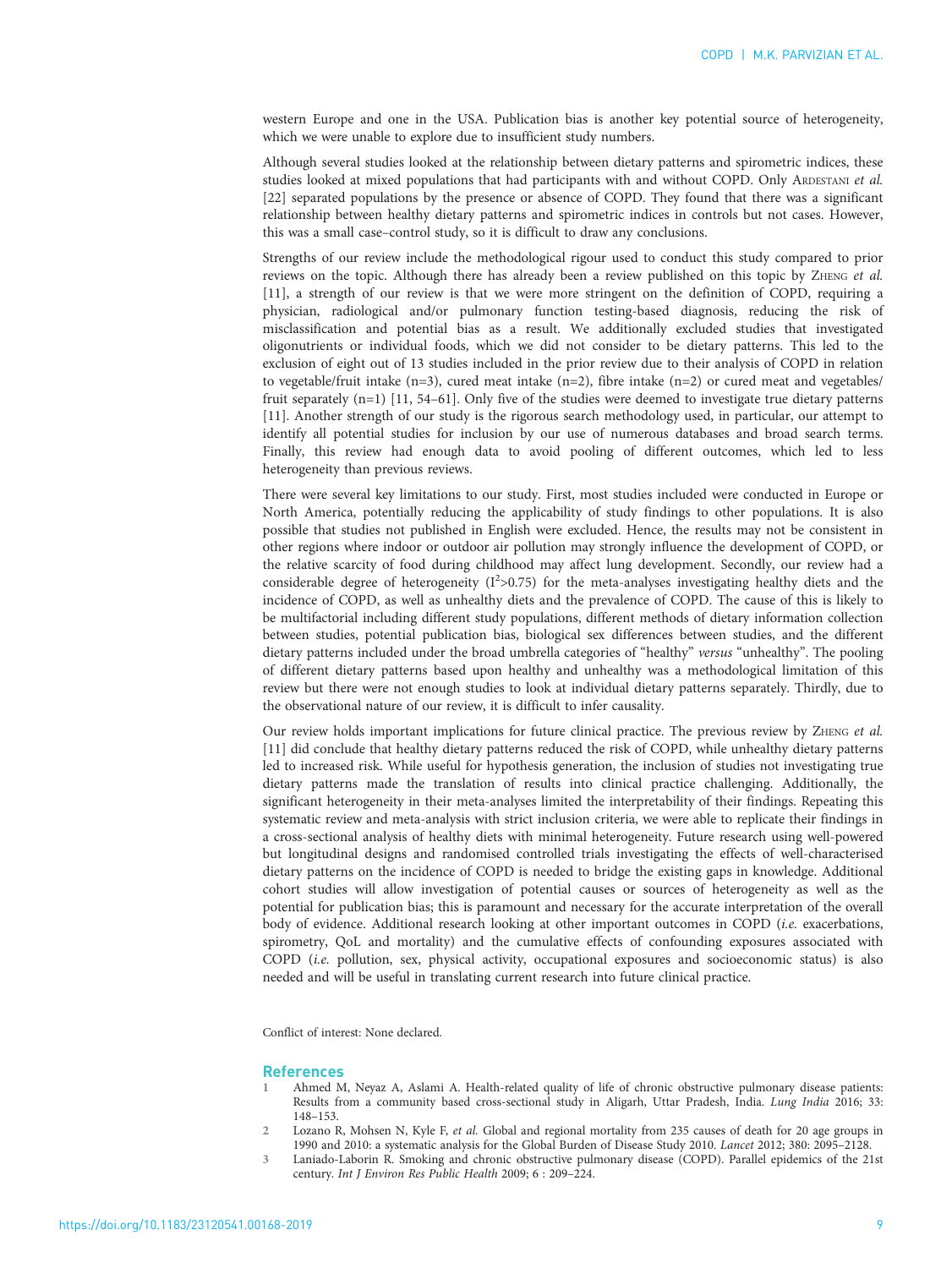- <span id="page-10-0"></span>4 Kanervisto M, Vasankari T, Laitinen T, et al. Low socioeconomic status is associated with chronic obstructive airway diseases. Respir Med 2011; 105: 1140–1146.
- 5 Hanson C, Rutten EP, Wouters EFM, et al. Influence of diet and obesity on COPD development and outcomes. Int J Chron Obstruct Pulmon Dis 2014; 9: 723–733.
- 6 Lamprecht B, McBurnie MA, Vollmer WM, et al. COPD in never smokers: RESULTS from the population-based burden of obstructive lung disease study. Chest 2011; 139: 752–763.
- Kaluza J, Larsson SC, Orsini N, et al. Fruit and vegetable consumption and risk of COPD: a prospective cohort study of men. Thorax 2017; 72: 500–509.
- 8 Hu FB. Dietary pattern analysis: a new direction in nutritional epidemiology. Curr Opin Lipidol 2002; 13: 3–9.
- 9 National Research Council. Diet and health: implications for reducing chronic disease risk. Washington, National Academies Press, 1989.
- 10 Hong JY, Lee CY, Lee MG, et al. Effects of dietary antioxidant vitamins on lung functions according to gender and smoking status in Korea: a population-based cross-sectional study. BMJ Open 2018; 8: e020656.
- 11 Zheng PF, Shu L, Si CJ, et al. Dietary patterns and chronic obstructive pulmonary disease: a meta-analysis. COPD 2016; 13: 515–522.
- 12 Gutiérrez-Carrasquilla L, Sánchez E, Hernández M, et al. Effects of Mediterranean Diet and physical activity on pulmonary function: a cross-sectional analysis in the ILERVAS Project. Nutrients 2019; 11: 329.
- 13 Moher D, Liberati A, Tetzlaff J, et al. Preferred Reporting Items for Systematic Reviews and Meta-Analyses: The PRISMA Statement (PRISMA 2009 Checklist). PLoS Med 2009; 6: e1000097.
- 14 Veritas Health Innovation. Covidence systematic review software. 2018. 15 Adjoian TK, Firestone MJ, Eisenhower D, et al. Validation of self-rated overall diet quality by Healthy Eating
- Index-2010 score among New York City adults, 2013. Prev Med Reports 2016; 3: 127–131. 16 Varraso R, Fung TT, Barr RG, et al. Prospective study of dietary patterns and chronic obstructive pulmonary
- disease among US women. Am J Clin Nutr 2007; 86: 488–495.
- 17 Varraso R, Chiuve SE, Fung TT, et al. Alternate Healthy Eating Index 2010 and risk of chronic obstructive pulmonary disease among US women and men: Prospective study. BMJ 2015; 350: h286.
- 18 Ogunmoroti O, Allen NB, Cushman M, et al. Association between life's simple 7 and noncardiovascular disease: The multi-ethnic study of atherosclerosis. J Am Heart Assoc 2016; 5: e003954.
- 19 McKeever TM, Lewis SA, Cassano PA, et al. Patterns of dietary intake and relation to respiratory disease, forced expiratory volume in 1 s, and decline in 5-y forced expiratory volume. Am J Clin Nutr 2010; 92: 408–415.
- 20 Maisonneuve P, Shivappa N, Hébert JR, et al. Dietary inflammatory index and risk of lung cancer and other respiratory conditions among heavy smokers in the COSMOS screening study. Eur J Nutr 2016; 55: 1069–1079.
- 21 Shaheen SO, Jameson KA, Syddall HE, et al. The relationship of dietary patterns with adult lung function and COPD. Eur Respir J 2010; 36: 277–284.
- 22 Ardestani ME, Onvani S, Esmailzadeh A, et al. Adherence to Dietary Approaches to Stop Hypertension (DASH) dietary pattern in relation to chronic obstructive pulmonary disease (COPD): a case-control study. J Am Coll Nutr 2017; 36: 549–555.
- 23 National Heart Lung and Blood Institute. Study Quality Assessment Tools. [https://www.nhlbi.nih.gov/health](https://www.nhlbi.nih.gov/health-topics/study-quality-assessment-tools)[topics/study-quality-assessment-tools.](https://www.nhlbi.nih.gov/health-topics/study-quality-assessment-tools)
- 24 Higgins JPT, Altman DG, Gøtzsche PC, et al. The Cochrane Collaboration's tool for assessing risk of bias in randomised trials. BMJ 2011; 343: d5928.
- 25 Schwarzer G, Carpenter JR, Rücker G. Meta-analysis with R. Basel, Springer, 2015.
- 26 Harrer M, Cuijpers P, Furukawa TA, et al. Doing meta-analysis in R: a hands-on guide. Denver, PROTECT Lab, 2019.
- 27 Borenstein M, Hedges LV, Higgins JP, et al. Introduction to Meta-Analysis. Hoboken, John Wiley & Sons, 2009.
- 28 Reeves BC, Deeks JJ, Higgins JPT, et al. Cochrane Handbook for Systematic Reviews of Interventions. Chichester, John Wiley & Sons, 2008.
- 29 Higgins JP, Thompson SG, Deeks JJ, et al. Measuring inconsistency in meta-analyses. BMJ 2003; 327: 557–560.
- 30 Thompson SG, Higgins JP. How should meta-regression analyses be undertaken and interpreted? Stat Med 2002; 21: 1559–1573.
- 31 Begg CB, Mazumdar M. Operating characteristics of a rank correlation test for publication bias. Biometrics 1994; 50: 1088–1101.
- 32 Egger M, Smith GD, Schenider M, et al. Bias in meta-analysis detected by a simple graphical test. BMJ 1997; 315: 629–634.
- 33 Duval S, Tweedie R. Trim and fill: a simple funnel-plot-based method of testing and adjusting for publication bias in meta-analysis. Biometrics 2000; 56: 455–463.
- 34 Terrin N, Schmid CH, Lau J, et al. Adjusting for publication bias in the presence of heterogeneity. Stat Med 2003; 22: 2113–2126.
- 35 Peters JL, Sutton AJ, Jones DR, et al. Performance of the trim and fill method in the presence of publication bias and between-study heterogeneity. Stat Med 2007; 26: 4544–4562.
- 36 Fischer A, Johansson I, Bomberg A, et al. Adherence to a Mediterranean-like Diet as a protective factor against COPD: a nested case-control study. COPD 2019; 16: 272–277.
- 37 Varraso R, Fung TT, Hu FB, et al. Prospective study of dietary patterns and chronic obstructive pulmonary disease among US men. Thorax 2007; 62: 786–791.
- 38 Voortman T, Kiefte-de Jong J, Ikram M, et al. Adherence to the 2015 Dutch dietary guidelines and risk of non-communicable diseases and mortality in the Rotterdam Study. Eur J Epidemiol 2017; 32: 993–1005.
- 39 Macnee W. Oxidants/antioxidants and COPD. Chest 2000; 117: 303S–317S.
- 40 Brutsche MH, Downs SH, Schindler C, et al. Bronchial hyperresponsiveness and the development of asthma and COPD in asymptomatic individuals: SAPALDIA Cohort Study. Thorax 2006; 61: 671–677.
- 41 Matsuyama W, Mitsuyama H, Watanabe M, et al. Effects of omega-3 polyunsaturated fatty acids on inflammatory markers in COPD. Chest 2005; 128: 3817–3827.
- 42 Feng C, Keisler DH, Fritsche KL. Dietary omega-3 polyunsaturated fatty acids reduce IFN-gamma receptor expression in mice. J Interferon Cytokine Res 1999; 19: 41–48.
- 43 Purasiri P, Murray A, Richardson S, et al. Modulation of cytokine production in vivo by dietary essential fatty acids in patients with colorectal cancer. Clin Sci 1994; 87: 711–717.